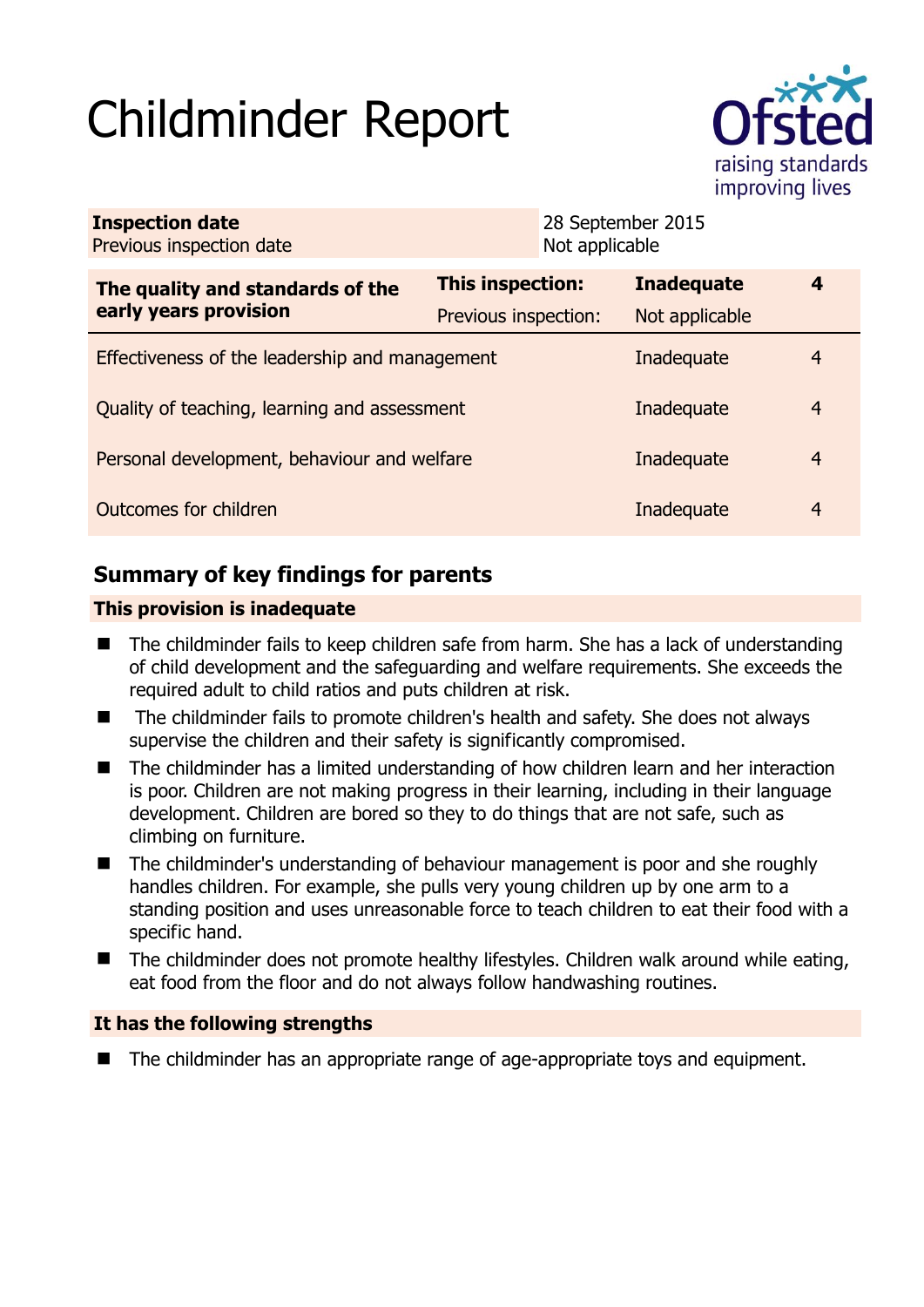# **What the setting needs to do to improve further**

#### **The provision is inadequate and Ofsted intends to take enforcement action**

We intend to take steps to suspend registration and will issue a Welfare Requirements Notice requiring the provider to: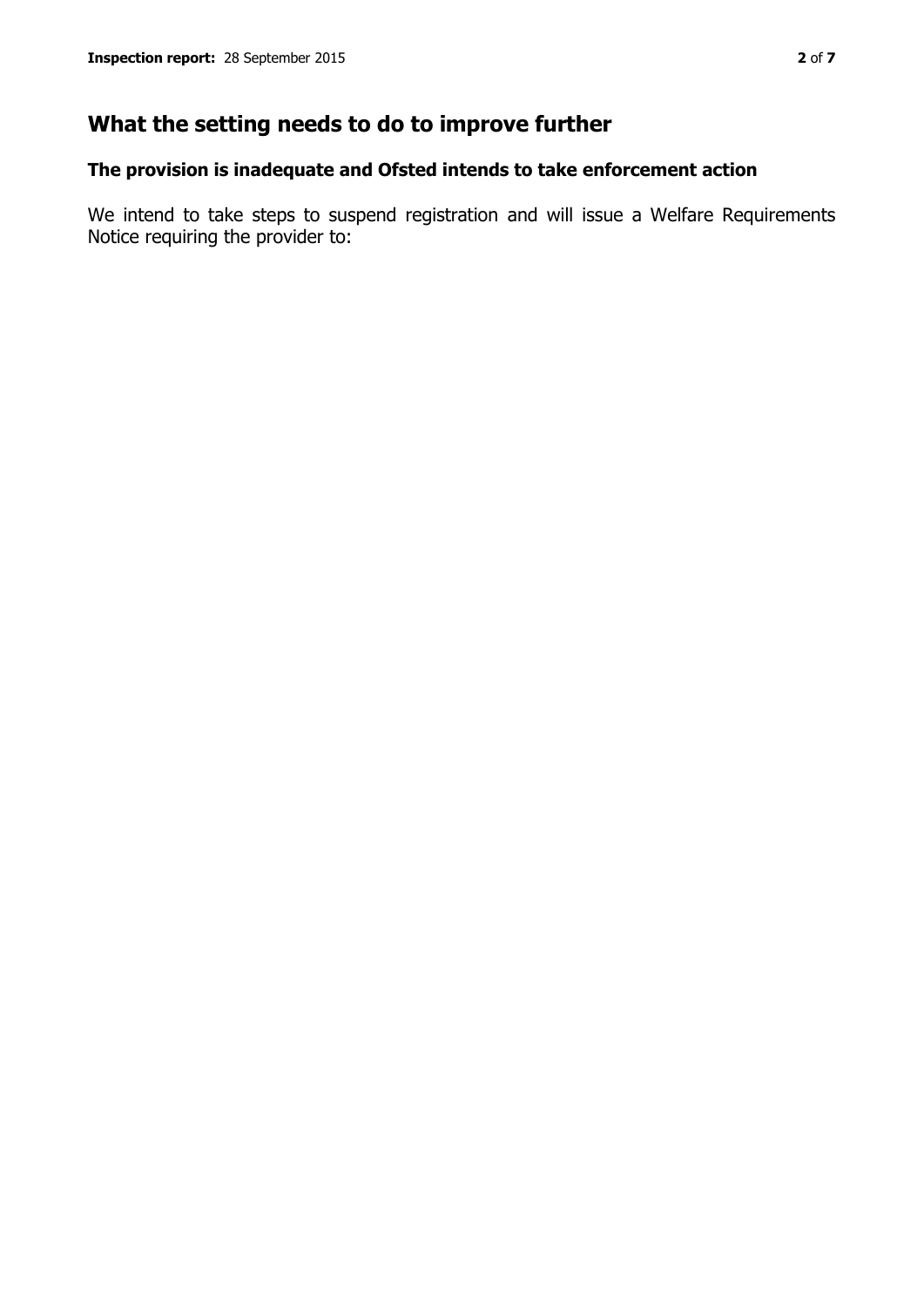|   |                                                                                                                                                                                                                                                                                                                                                                                                                                   | <b>Due Date</b> |
|---|-----------------------------------------------------------------------------------------------------------------------------------------------------------------------------------------------------------------------------------------------------------------------------------------------------------------------------------------------------------------------------------------------------------------------------------|-----------------|
|   | ensure that children are adequately supervised at all times to keep<br>them safe both indoors and outside                                                                                                                                                                                                                                                                                                                         | 20/10/2015      |
|   | keep children safe and well by treating them with care and respect<br>when handling them or helping them to move or undertake<br>activities and routines; in particular with regard to not using undue<br>force                                                                                                                                                                                                                   | 20/10/2015      |
|   | ensure the child-to-adult ratios are met at all times to meet<br>children's individual needs and promote their well-being; the<br>number of children being cared for must not exceed a maximum of<br>six children under the age of eight year including any children of<br>your own. Of these six children, a maximum of three children can<br>be in the early years age range, and only one child should under<br>the age of one | 29/09/2015      |
| ■ | increase knowledge of child protection and safeguarding to ensure<br>you are able to identify signs of possible abuse and that any<br>concerns are dealt with effectively, in line with the guidance and<br>procedures of the relevant Local Safeguarding Children Board                                                                                                                                                          | 23/10/2015      |
|   | implement an effective and positive behaviour management policy<br>to ensure children are treated with sensitivity and respect                                                                                                                                                                                                                                                                                                    | 09/10/2015      |
| ш | promote children's health consistently and effectively by<br>encouraging good hygiene routines and safe and healthy eating<br>habits                                                                                                                                                                                                                                                                                              | 09/10/2015      |

## **To meet the requirements of the Early Years Foundation Stage and the Childcare Register the provider must:**

|                                                                                                                                                                                         | <b>Due Date</b> |
|-----------------------------------------------------------------------------------------------------------------------------------------------------------------------------------------|-----------------|
| improve the quality of teaching to provide children with more<br>consistent challenges that target their individual learning needs as<br>they play                                      | 29/10/2015      |
| use observations to assess children's development and plan for the<br>next steps in their learning                                                                                      | 29/10/2015      |
| improve interactions with children to help them develop their<br>language and communication skills.                                                                                     | 29/10/2015      |
| ensure that children receiving childcare are kept safe from harm                                                                                                                        | 07/10/2015      |
| ensure that every person caring for children is alert to any<br>indications that a child may be suffering from harm                                                                     | 07/10/2015      |
| effectively implement the written statement of procedures to be<br>followed for the protection of children, intended to safeguard the<br>children being cared for from abuse or neglect | 07/10/2015      |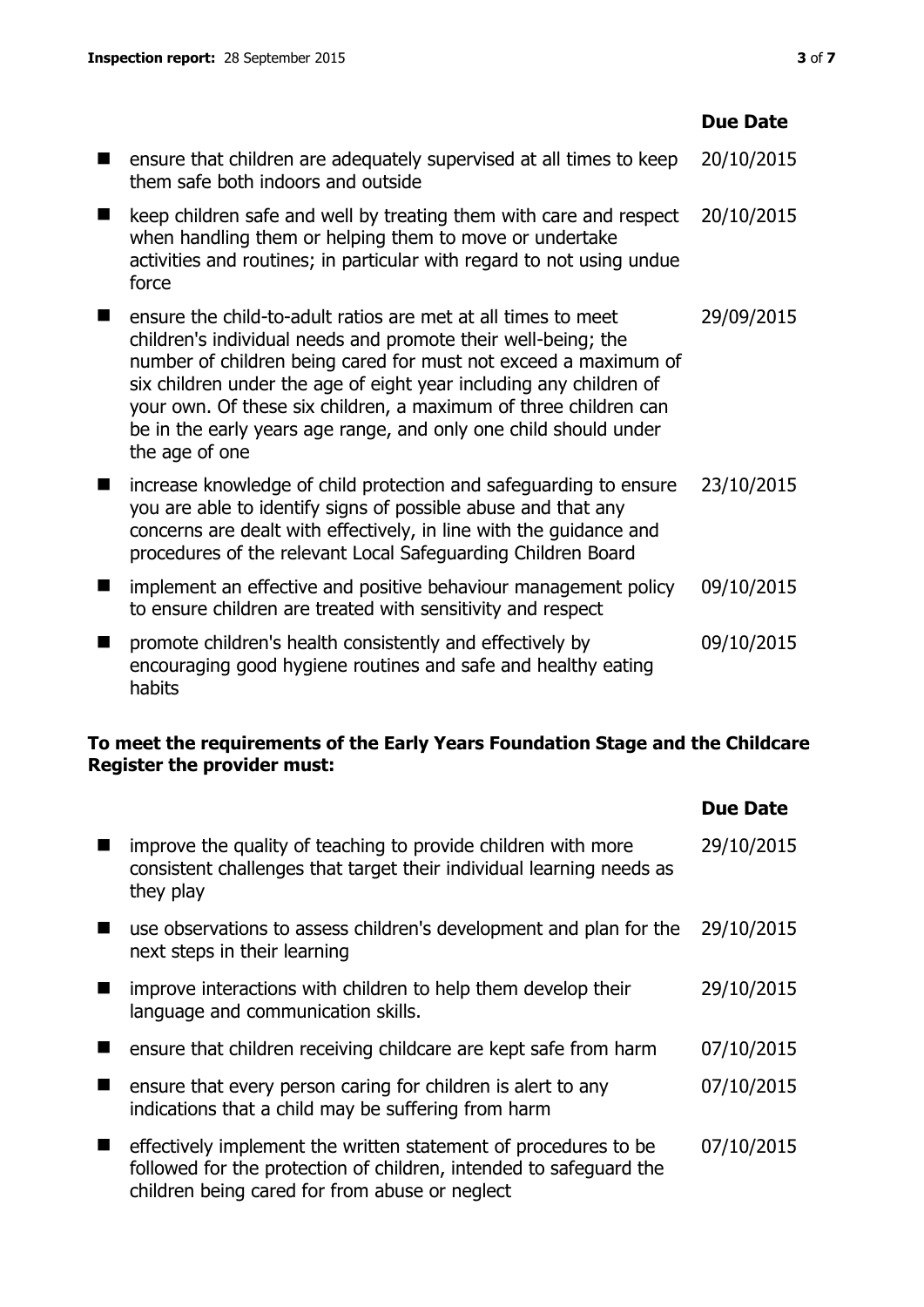## **Inspection activities**

- The inspector spoke to the childminder and the children at appropriate times.
- The inspector completed observations of the childminder and children in the playroom, kitchen and garden.
- The inspector reviewed the documentation, including registers, policies and procedures.
- The inspector spoke to parents to gain their views.

# **Inspector**

Lorraine Sparey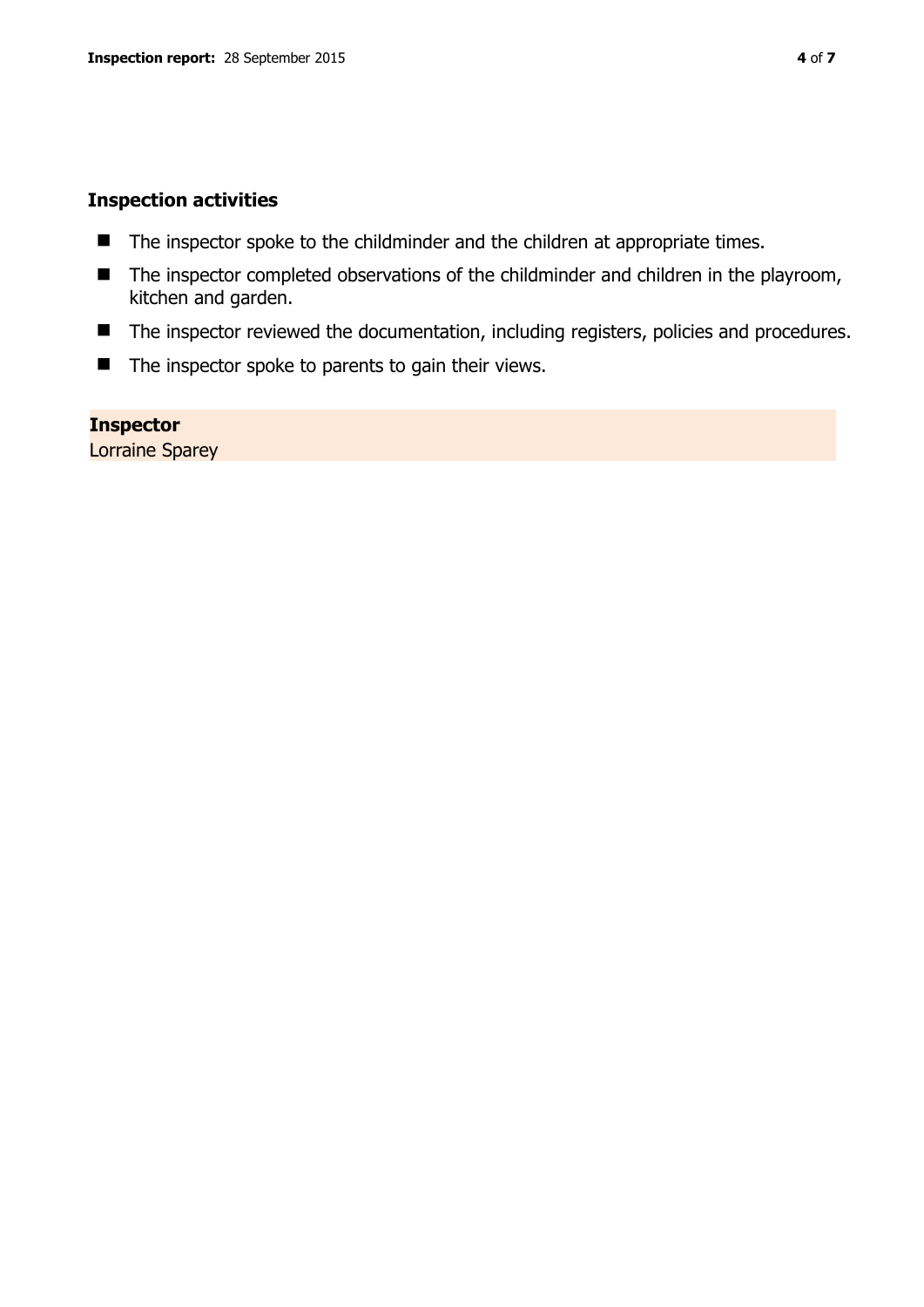## **Inspection findings**

#### **Effectiveness of the leadership and management is inadequate**

Safeguarding is ineffective. The childminder fails to meet the requirements. She has limited knowledge of the procedures to follow in the event of a concern for a child's welfare. As a result, children's health, safety and general well-being are significantly compromised. Young children are not given the opportunity to learn how to keep themselves safe. The childminder is not aware of the adult to child ratios and frequently cares for more children than requirements allow. This compromises children's safety because she does not supervise them adequately. The childminder was in another part of the house while young children played in the garden unsupervised. They tried to climb over the fence to retrieve a ball. Toddlers walk or crawl while eating; they pick up food they had dropped on the floor and eat it. The childminder does not monitor her practice or children's development. She is not clear about children's individual needs and how to support them. The childminder talks to parents about how their children have been during the day.

#### **Quality of teaching, learning and assessment is inadequate**

The quality of the childminder's teaching is weak. Most of the time she does not interact or engage with children to help them learn or develop their language and communication. On the odd occasion she does interact, it is often inappropriate. For example, she forcibly pulls young children by one arm to a standing position. She then puts their hands on the baby walker, telling them, 'Walk'. The childminder does not plan a suitable range of activities to enable children to make any progress in their learning. She does not use observations to assess their development or plan for their future progress. At the inspection, children asked to paint; the childminder started to prepare the activity but stopped it on two occasions to deal with other routines. Consequently, children were disappointed and confused.

#### **Personal development, behaviour and welfare are inadequate**

Children's behaviour varies due to the childminder's poor interaction and their lack of motivation to learn. Children lose interest because the childminder does not provide a suitable range of activities or play opportunities. They are bored and climb on furniture, which compromises their safety. The childminder does not meet children's emotional needs and has a poor understanding of how to manage behaviour. She is unduly rough with children when she moves them and at mealtimes. This puts children at risk of significant harm. Nevertheless, children occasionally approach the childminder for support.

#### **Outcomes for children are inadequate**

Children's progress is inadequate. They are not ready for the next stage in their learning or for the move to school. Their health and safety is compromised.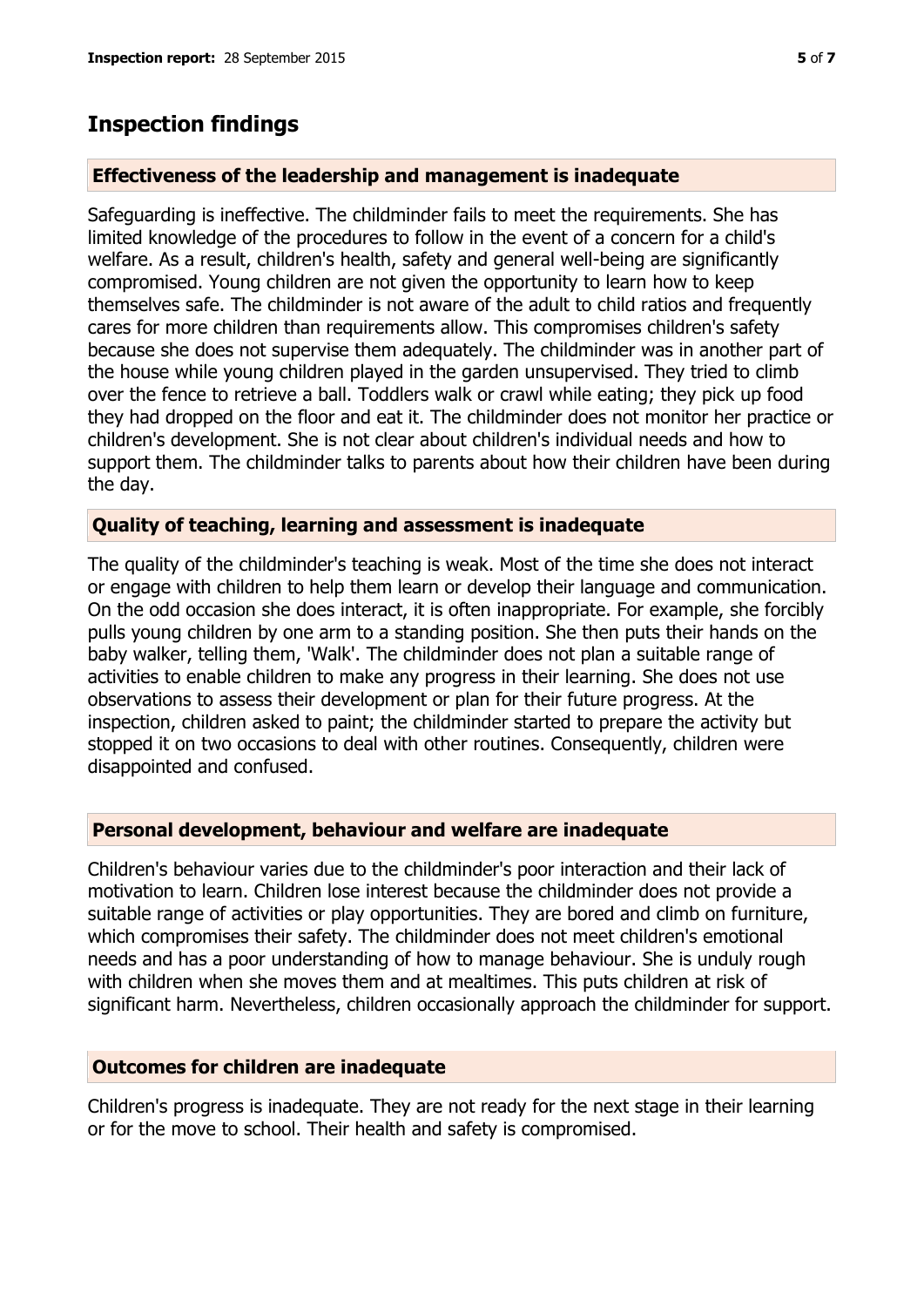# **Setting details**

| Unique reference number       | EY430155       |
|-------------------------------|----------------|
| <b>Local authority</b>        | Greenwich      |
| <b>Inspection number</b>      | 773929         |
| <b>Type of provision</b>      | Childminder    |
| Day care type                 | Childminder    |
| <b>Age range of children</b>  | $0 - 8$        |
| <b>Total number of places</b> | 3              |
| Number of children on roll    | 3              |
| <b>Name of provider</b>       |                |
| Date of previous inspection   | Not applicable |
| <b>Telephone number</b>       |                |

The childminder registered in 2011. She lives in Kidbrooke in the Royal London Borough of Greenwich. She operates her service from Monday to Friday, all year round.

This inspection was carried out by Ofsted under sections 49 and 50 of the Childcare Act 2006 on the quality and standards of provision that is registered on the Early Years Register. The registered person must ensure that this provision complies with the statutory framework for children's learning, development and care, known as the Early Years Foundation Stage.

Any complaints about the inspection or the report should be made following the procedures set out in the guidance 'Complaints procedure: raising concerns and making complaints about Ofsted', which is available from Ofsted's website: www.gov.uk/government/organisations/ofsted. If you would like Ofsted to send you a copy of the guidance, please telephone 0300 123 4234, or email enquiries@ofsted.gov.uk.